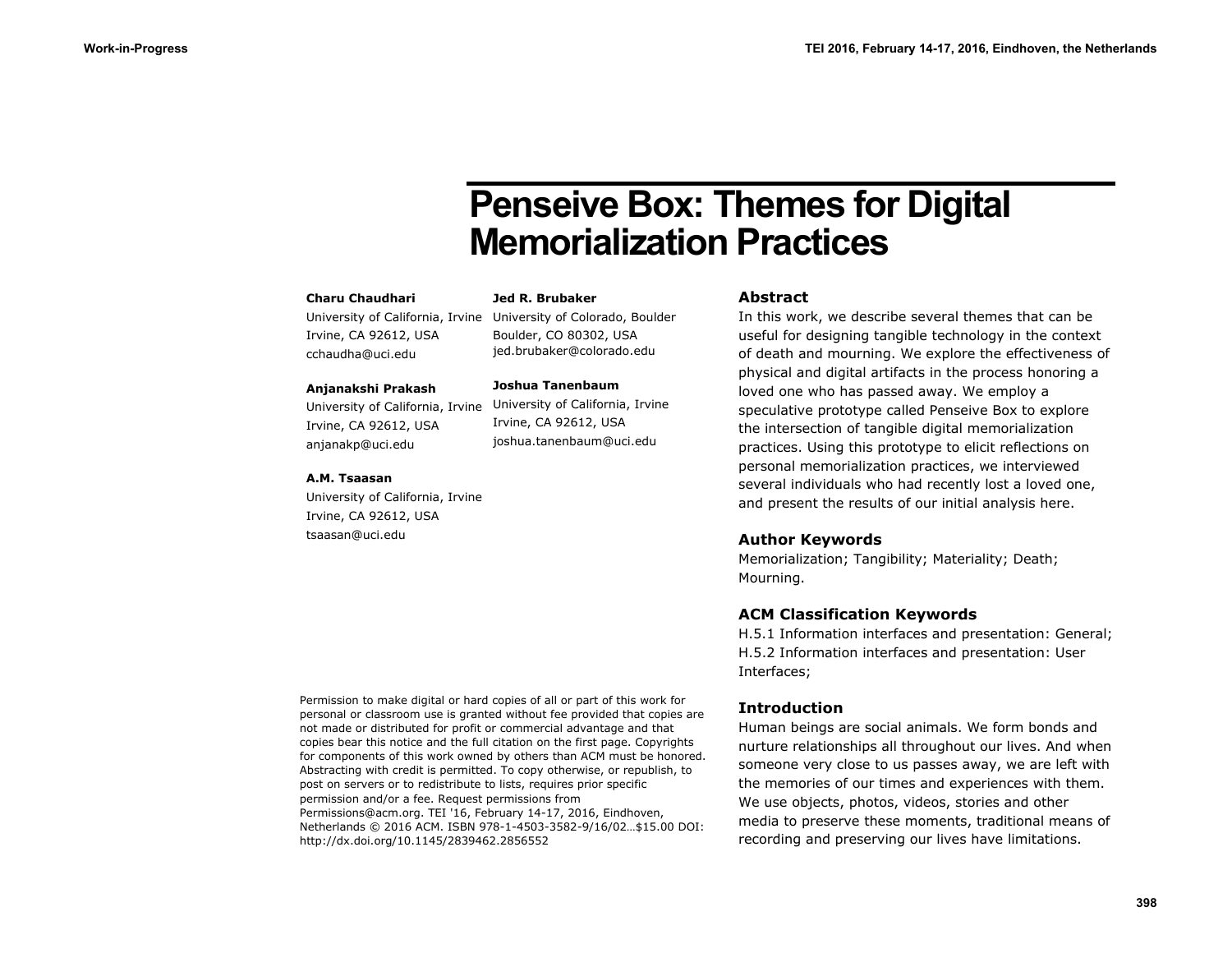With the advent of social media, mourning and remembrance practices have taken on a new dimension. Facebook accounts of deceased loved ones persist online providing photos and text-based interactions for viewing long after the person who originated them is gone. Loved ones now have modern ways to hold on to memories using digital media. Currently, there is a gap between traditional *material* memorialization practices and *digital* practices of memorializing and honoring a deceased loved one. We use physical objects to remind ourselves of a lost loved one and we preserve important memories digitally in the form of photos, videos, and audio recordings. However, these two practices are often separated by a "digital/physical" divide. In this work, we try to bridge this gap and probe the possibility of a tangible-digital memorialization process. To this end we describe a study in which we interviewed individuals who had recently lost a loved one about hybrid physical/digital memorialization practices, using a speculative prototype called the Pensive Box.

Several themes emerged from our study. We found that a physical object that bridges the digital world is desirable for people actively seeking tools for remembrance. Our participants expressed a desire to customize their Penseive Box and in doing so take personal ownership of it. However, they felt that social media provided an incomplete picture of the deceased and requested the ability to selectively edit and augment the box with additional sources of data. In the following sections we situate this work within the literature around tangibles and memorialization and discuss our findings in more detail.

# **Related Work and Key Concepts**

*Materiality and emotions* 

Physical objects can play a significant role in our recollection and recounting old memories and experiences. In "*Material Objects as Facilitating Environments: The Palestinian Diaspora*", Zeynep Turan explores the significance of material objects to maintain the memory of their ancestors and former lifestyles. The loss of a home and its associated memories can be overcome by some kind of material representation of that particular time and place [10]. In "*Understanding why we preserve some things and discard others in the context of interaction design*", Odom et al. "contrast between the *ensoulment* of things non-digital and the *unensoulment* of things digital". Here, they define 'ensoulment' as "high strength of attachment" and 'unensouled' as low strength [8]. This notion of ensoulment is similar to the notion of *aura* discussed by Walter Benjamin in his classic essay *"The Work of Art in the Age of Mechanical Reproduction"* [1]. The *aura*, as described by Benjamin, could be described as the sense of an object's *uniqueness*. This uniqueness resists reproduction: when we speak of memory objects or ensoulment, we can also speak of the particular material properties that make those objects unique to their owners. Thus, a rock or a seashell becomes "my grandfather's rock" or "my child's seashell". Janet Hoskins describes these as "Biographical Objects", and explores how specific items take on significance in our lives [4].

Within the literature on tangible computing, there has been significant exploration of the use of objects as containers for stories, or points of access into narrative worlds. Mazalek et al.'s *Genie Bottles* used glass bottles to contain storytelling agents [6], and Homquist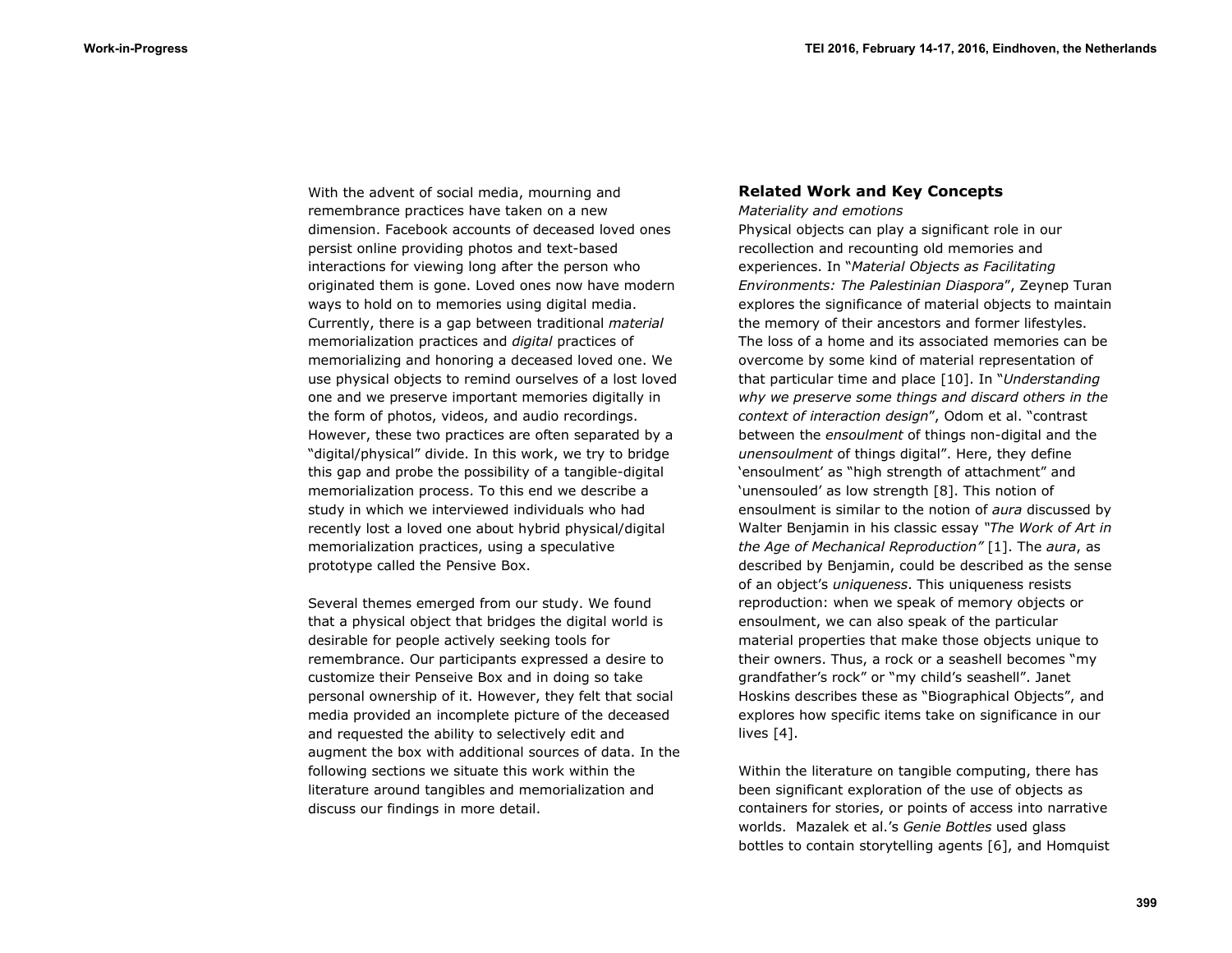Initial design and some sketches used during the interviews.

| <b>LA MAI</b><br>Mit (film)<br>Wilsone to<br>Pencience Box         |  |
|--------------------------------------------------------------------|--|
| Homepage                                                           |  |
| D<br>Welcome to Pensiere Box.<br>Take a throll down knots memories |  |
| videos timetime Bustave<br>photes                                  |  |
| "Beautiful Quote"                                                  |  |



The sketches were shown to the participants to elicit their response on the design and their preferences.

et al. developed a system in which barcoded objects were associated with video "memories" that they had witnessed [3]. Tanenbaum et al.'s *Reading Glove* told a story distributed across a collection of evocative narrative artifacts [9]. In all of these systems, physical objects are seen as repositories for memories and emotions.

*Digital media and its impact in mourning*  With the increased importance of media technology in our lives, digital records like photos, videos, audio, etc. have become commonplace, documenting both quotidian and significant moments. Our ability to easily capture our lives in great detail both facilitates and complicates memorialization practices. Brubaker et al. explain how social networking sites have expanded temporally, socially and spatially into new digital social platforms for grieving and bereavement [2,5]. These studies highlight how digital memorialization has become a prominent practice and how many people are increasingly using platforms like social media to mourn and deal with their loss.

Odom et al. conducted a study on technological heirlooms to explore how digital materials might be inherited or passed down by generations. They reported that "families desired to treat their archives in ways not fully supported by technology"[7]. This emphasizes the need to find an intermediate approach to incorporate both the tangible and the digital aspects in the practices of mourning and honoring the deceased loved ones.

In this work, we aim to merge these two areas of research to analyze the usefulness of the combined practices.

# **Study Design and Prototyping**

To explore this design space, we interviewed six people who had lost someone close to them recently (within the last 5 years). Through semi-structured interviews we asked them about their experiences with digital and physical memorial practices. To help elicit responses, we asked participants to bring a meaningful remembrance object of a deceased loved one. We also showed them rough sketches of a speculative prototype – the "Penseive Box" $1$  – to help structure their thinking about the possibilities of a hybrid physical/digital memorialization technology.



**Figure 1**. Prototype of the Penseive Box

For the prototype, we designed a wooden box with a digital screen (tablet) fitted inside it. We envisioned this screen to be the main point of interaction for the participants presenting them with photos, videos,

<sup>1</sup> The word "Penseive" in this context is borrowed from J.K. Rowling's *Harry Potter* stories, which depict it as a magical basin in which one may relive selected memories.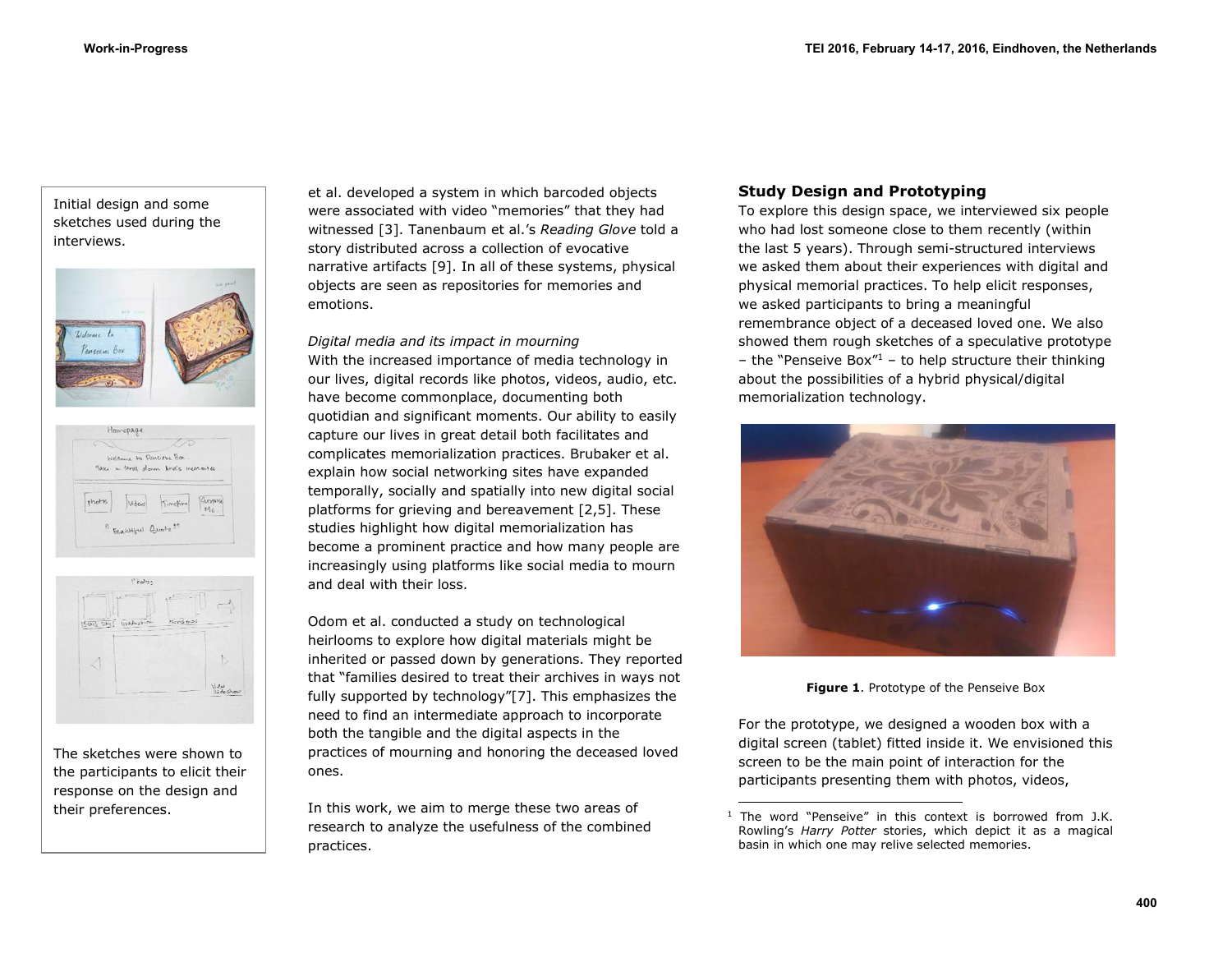timeline and so on. This box also had thin LED panels on its edges which would produce an ambient glow on special occasions like birthdays, anniversaries and so on. This glow was aimed to be a gentle reminder of an important event rather than an intrusive notification.

## **Analysis**

After interviewing these six participants, we transcribed the audio recordings. We conducted some broad thematic analysis on these transcriptions to ascertain some prominent issues that surfaced in most of the interviews and to highlight the general perspective of the participants. This analysis is still underway, and a more rigorous analysis is planned for the future. However, we consider our early results to be of interest, and so here we present the four recurring sentiments that emerged from our initial analysis of the interviews.

# *Personal Memorialization v/s Automated Memorialization*

We believed that there was a value to offloading the cognitive burden of remembering important dates and events to a system of social media, and so our prototype design reflected this. One of the central functions of the prototype Penseive Box was to gently remind its owner about important dates. We also envisioned the system automatically aggregating data from the social media presence of the deceased loved one, in order to produce a digital record. However, many participants reported a preference to personally customize the behavior of the system. One participant said, "I want this box to be about my memories of my grandfather rather than his interactions with others."P01. Many of the participants also showed keen interest in adding or removing options on the

homepage of the prototype. This impulse to personalize the system suggests to us that memorialization practices are perhaps best left in the hands of a human user rather than an automated system. Interestingly, most participants liked the antique look of the box, saying that they would want it to be visually valuable and capture their lost one's personality. We hope to further explore the differences between participants' sentiments about the form vs. the function of the system in future work.

# *Social Media as an incomplete record of deceased loved one*

There was another problem with our initial plan to extract data from different kinds of social media and consolidate this data into the box using a digital screen. It became immediately apparent in our interviews that social media could not provide a sufficiently complete record of a deceased loved one to satisfy the memorialization desires of our participants. Many participants pointed out that people's online identity is not an "*exact representation*" (P06) of the person. Despite the additional effort involved, the participants stressed the value of self-curated memories instead of the data extracted from the person's social media profile. All the people that we talked with had lost someone who was not very active on social media – often a family elder. This leaves us with an open question of how one might appropriately preserve and document one's own life, along with the lives of one's close friends and family for the purposes of memorialization without these actions becoming intrusive, invasive, and even overtly morbid.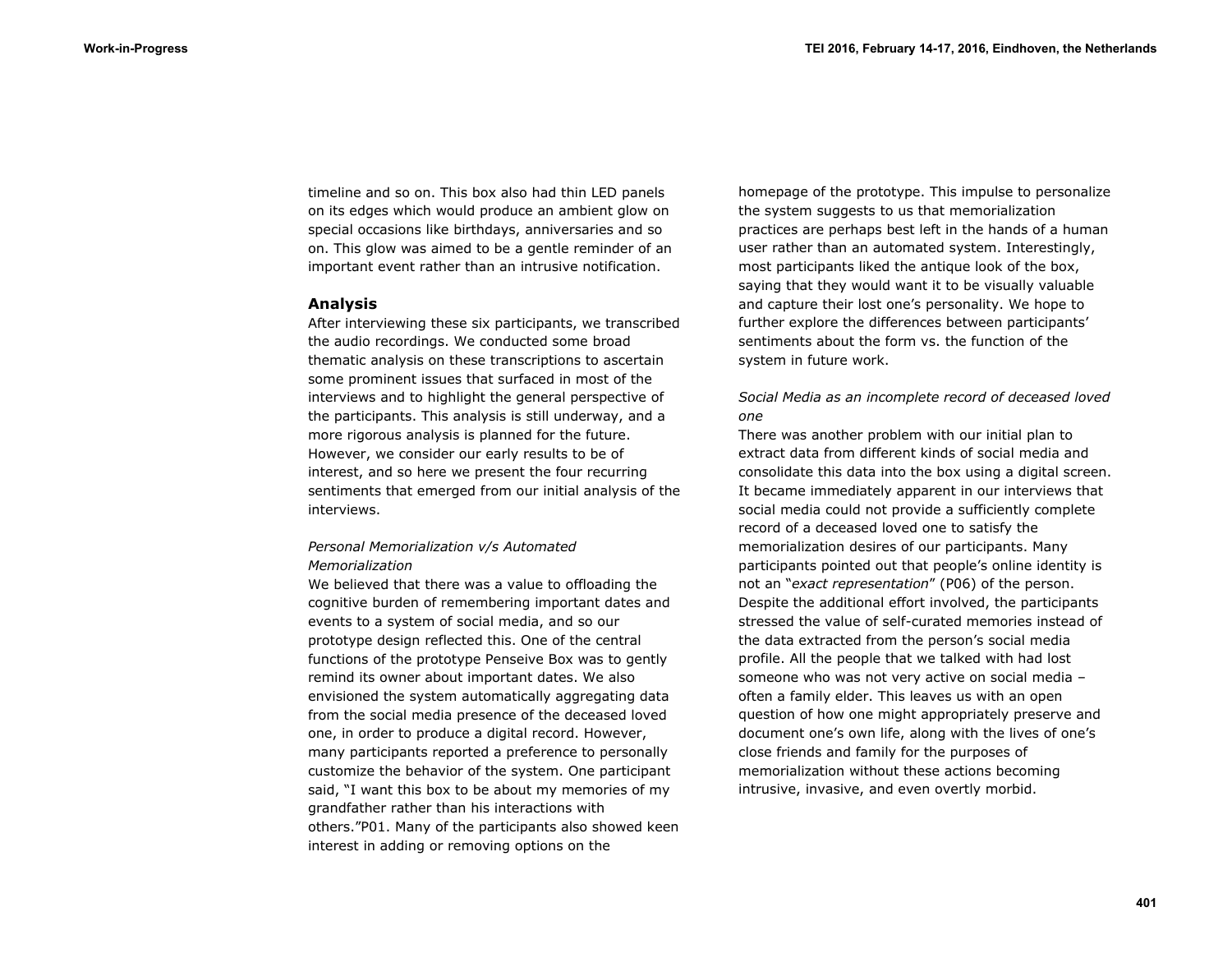*Favoring the gentle reminders on special occasions*  One participant stated, "Even though these people are important to us, there might be times when we forget their birthdays. So, I would like to be reminded of it*.*"P06. For the most part, participants liked the idea of LED lights that illuminate for special occasions like birthdays, anniversaries, and so on. This finding contrasts previous conclusion from studies dealing with online memorialization processes, which report that people dislike unexpected notifications related to the person they have lost [5]. This contradiction suggests that participants perceive memorialization practices with a system like the Penseive Box to be very different from the post mortem interactions on social media.

## *Unwillingness to share the box*

All the participants expressed their desire to share this box with close ones – like family and very close friends. However, the general opinion of the participants was that this box would be something that is personal to them and they wouldn't want anybody apart from their inner circle to use it extensively. This is distinctly different from the memorialization practices online where shared ownership is assumed [5].

"It will not be the same thing if my brother also has the same box. I would want him to have something similar, but not the same" P06.

Attaching strong emotions to common and shared objects seems to be a difficult concept to grasp.

Underlying all these themes is that the participants saw this box as an embodiment of their lost loved one. Personalization is important to them because they want to make sure that the person is depicted perfectly. The

incompleteness of social media reinforces this since a person's personality doesn't wholly comprise of his/her online identity. The preference for gentle reminders indicates that the participants viewed this box as a form of post mortem interaction with their deceased loved one. The quote from P06 highlights this perception when she says "Also, if it is glowing on these occasions, it would make me feel that it is actually that person." We came across many quotes from the participants where they express their view of this box as a personification of their lost one.

## **Conclusion and Future Work**

The clearest finding from this study was the surprising level of personalization and customization that the participants preferred. This was reinforced by the impulse of our participants to want to perceive this box as an embodiment of their deceased loved one. We contend that our speculative prototype was successful in conveying how a hybrid digital/physical memorialization technology might work, while also surfacing interesting design ideas that we hadn't considered. Our participants expressed a desire to use this technology in their own lives, provided it met their needs for personalization.

However, we believe that we have only scratched the surface of this domain: more analysis is needed of the current interview data, as is a more extensive iterative design process. One of the primary lessons we have learned in this initial study is that we need to attend more carefully to the design of the digital content that the physical memorial will hold. In our future work we intend to explore new strategies for authoring, collecting, and curating important memories as part of a more individualized practice of hybrid